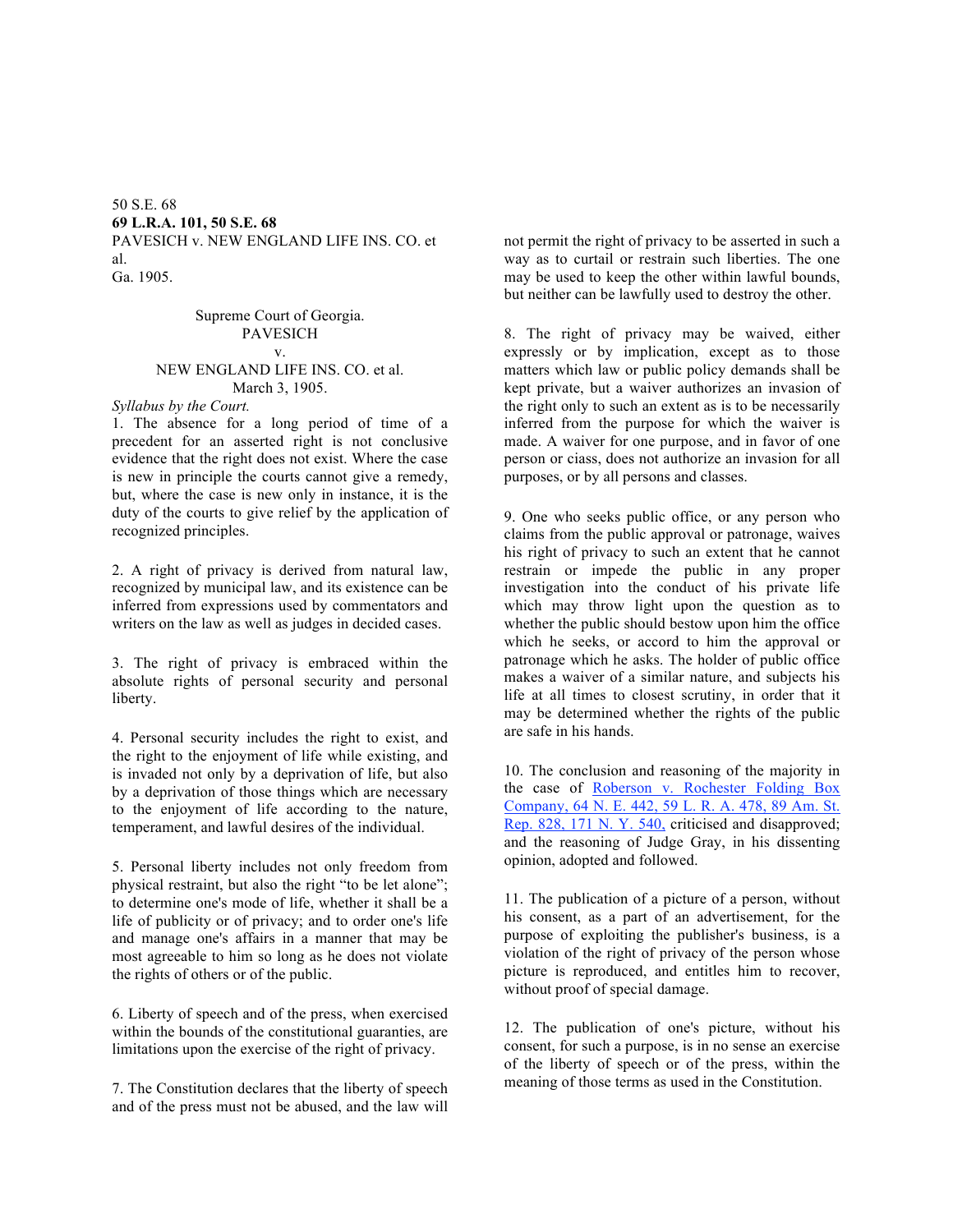13. Words which are harmless in themselves may be libelous in the light of extrinsic facts.

14. A publication which imputes to one language which is known to those among whom he lives to contain statements which are false is libelous.

15. A publication of an advertisement of an insurance company, containing a person's picture, and a statement that the person has policies of insurance with the company, and is pleased with his investment, when in fact he has no such policies, is libelous, as having a tendency to create the impression among those who know the facts that the person whose picture is reproduced has told a willful falsehood, either gratuitously or for a consideration.

16. The petition was good as against a general demurrer, and the objections raised in the special demurrer were without merit.

Error from City Court of Atlanta; H. M. Reid, Judge.

Action by Paolo Pavesich against the New England Life Insurance Company and others. From an order sustaining a demurrer to the complaint, plaintiff brings error. Reversed.

**\*68** Paolo Pavesich brought an action against the New England Mutual Life Insurance Company, a nonresident corporation, Thomas B. Lumpkin, its general agent, and J. Q. Adams, a photographer, both residing in the city of Atlanta. The allegations of the petition were, in substance, as follows: In an issue of the Atlanta Constitution, a newspaper published in the city of Atlanta, there appeared a likeness of the plaintiff, which would be easily recognized by his friends and acquaintances, placed by the side of the likeness of an ill-dressed and sickly looking person. Above the likeness of the plaintiff were the words: "Do it now. The man who did."Above the likeness of the other person were the words: "Do it while you can. The man who didn't.'DD' Below the two pictures **\*69** were the words: "These two pictures tell their own story."Under the plaintiff's picture the following appeared: "In my healthy and productive period of life I bought insurance in the New England Mutual Life Insurance Co., of Boston, Mass., and to-day my family is protected and I am drawing an annual dividend on my paid-up policies."Under the other person's picture was a statement to the effect that he had not taken insurance, and now realized his

mistake. The statements were signed, "Thomas B. Lumpkin, General Agent." The picture of the plaintiff was taken from a negative obtained by the defendant Lumpkin, or some one by him authorized, from the defendant Adams, which was used with his consent, and with knowledge of the purpose for which it was to be used. The picture was made from the negative without the plaintiff's consent, at the instance of the defendant insurance company, through its agent, Lumpkin. Plaintiff is an artist by profession, and the publication is peculiarly offensive to him. The statement attributed to plaintiff in the publication is false and malicious. He never made any such statement, and has not, and never has had, a policy of life insurance with the defendant company. The publication is malicious, and tends to bring plaintiff into ridicule before the world, and especially with his friends and acquaintances, who know that he has no policy in the defendant company. The publication is a "trespass upon plaintiff's right of privacy, and was caused by breach of confidence and trust reposed" in the defendant Adams. The prayer was for damages in the sum of \$25,000. The petition was demurred to generally, and specially on the grounds that there was a misjoinder of defendants and causes of action, that no facts were set forth from which malice can be inferred, and that no special damages were alleged. The court sustained the general demurrer, and the plaintiff excepted.

Westmoreland Bros. and M. M. Hirsh, for plaintiff in error. J. L. Hopkins & Sons, for defendants in error. COBB, J.

1-12. The petition really contains two counts-one for a libel, and the other for a violation of the plaintiff's right of privacy. There was no special demurrer raising the objection that the counts were not properly arranged, as there was in Cooper v. Portner Brewing Company, 112 Ga. 894, 38 S. E. 91; and hence the petition is to be dealt with in relation to its substance, without reference to its form.

We will first deal with the general demurrer to the second count, which claimed damages on account of an alleged violation of the plaintiff's right of privacy. The question therefore to be determined is whether an individual has a right of privacy which he can enforce, and which the courts will protect against invasion. It is to be conceded that prior to 1890 every adjudicated case, both in this country and in England, which might be said to have involved a right of privacy, was not based upon the existence of such right, but was founded upon a supposed right of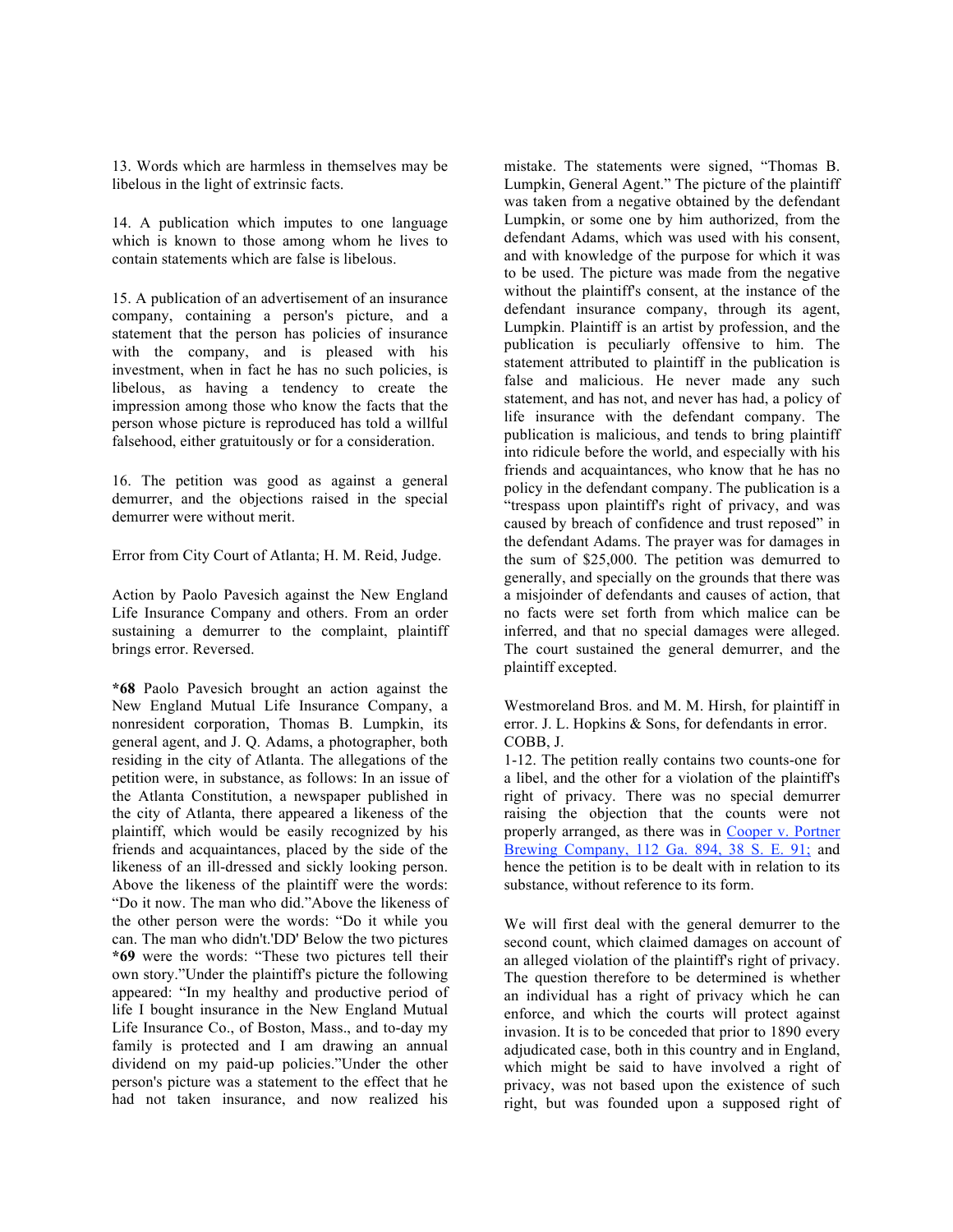property, or a breach of trust or confidence, or the like, and that therefore a claim to a right of privacy, independent of a property or contractual right, or some right of a similar nature, had, up to that time, never been recognized in terms in any decision. The entire absence for a long period of time, even for centuries, of a precedent for an asserted right should have the effect to cause the courts to proceed with caution before recognizing the right, for fear that they may thereby invade the province of the lawmaking power; but such absence, even for all time, is not conclusive of the question as to the existence of the right. The novelty of the complaint is no objection, when an injury cognizable by law is shown to have been inflicted on the plaintiff. In such a case, "although there be no precedent, the common law will judge according to the law of nature and the public good."Where the case is new in principle, the courts have no authority to give a remedy, no matter how great the grievance; but where the case is only new in instance, and the sole question is upon the application of a recognized principle to a new case, "it will be just as competent to courts of justice to apply the principle to any case that may arise two centuries hence as it was two centuries ago."Broom's Legal Maxims (8th Ed.) 193. This results from the application of the maxim, "Ubi jus ibi remedium," which finds expression in our Code, where it is declared that "for every right there shall be a remedy, and every court having jurisdiction of the one may, if necessary, frame the other."Civ. Code 1895, § 4929.

The individual surrenders to society many rights and privileges which he would be free to exercise in a state of nature, in exchange for the benefits which he receives as a member of society. But he is not presumed to surrender all those rights, and the public has no more right, without his consent, to invade the domain of those rights which it is necessarily to be presumed he has reserved, than he has to violate the valid regulations of the organized government under which he lives. The right of privacy has its foundation in the instincts of nature. It is recognized intuitively, consciousness being the witness that can be called to establish its existence. Any person whose intellect is in a normal condition recognizes at once that as to each individual member of society there are matters private, and there are matters public so far as the individual is concerned. Each individual as instinctively resents any encroachment by the public upon his rights which are of a private nature as he does the withdrawal of those of his rights which **\*70** are of a public nature. A right of privacy in matters

purely private is therefore derived from natural law. This idea is embraced in the Roman's conception of justice, which "was not simply the external legality of acts, but the accord of external acts with the precepts of the law, prompted by internal impulse and free volition."McKeldey's Roman Law (Dropsie) § 123. It may be said to arise out of those laws sometimes characterized as "immutable," "because they are natural, and so just at all times and in all places that no authority can either change or abolish them." 1 Domat's Civil Law by Strahan (Cushing's Ed.) p. 49. It is one of those rights referred to by some law writers as "absolute"DD-'FF'such as would belong to their persons merely in a state of nature, and which every man is entitled to enjoy, whether out of society or in it." 1 Bl. 123. Among the absolute rights referred to by the commentator just cited is the right of personal security and the right of personal liberty. In the first is embraced a person's right to a "legal and uninterrupted enjoyment of his life, his limbs, his body, his health, and his reputation"; and in the second is embraced "the power of locomotion, of changing situation, or moving one's person to whatsoever place one's own inclination may direct, without imprisonment or restraint, unless by due course of law." 1 Bl. 129, 134.

While neither Sir William Blackstone nor any of the other writers on the principles of the common law have referred in terms to the right of privacy, the illustrations given by them as to what would be a violation of the absolute rights of individuals are not to be taken as exhaustive, but the language should be allowed to include any instance of a violation of such rights which is clearly within the true meaning and intent of the words used to declare the principle. When the law guaranties to one the right to the enjoyment of his life, it gives to him something more than the mere right to breathe and exist. While, of course, the most flagrant violation of this right would be deprivation of life, yet life itself may be spared, and the enjoyment of life entirely destroyed. An individual has a right to enjoy life in any way that may be most agreeable and pleasant to him, according to his temperament and nature, provided that in such enjoyment he does not invade the rights of his neighbor, or violate public law or policy. The right of personal security is not fully accorded by allowing an individual to go through life in possession of all of his members, and his body unmarred; nor is his right to personal liberty fully accorded by merely allowing him to remain out of jail, or free from other physical restraints. The liberty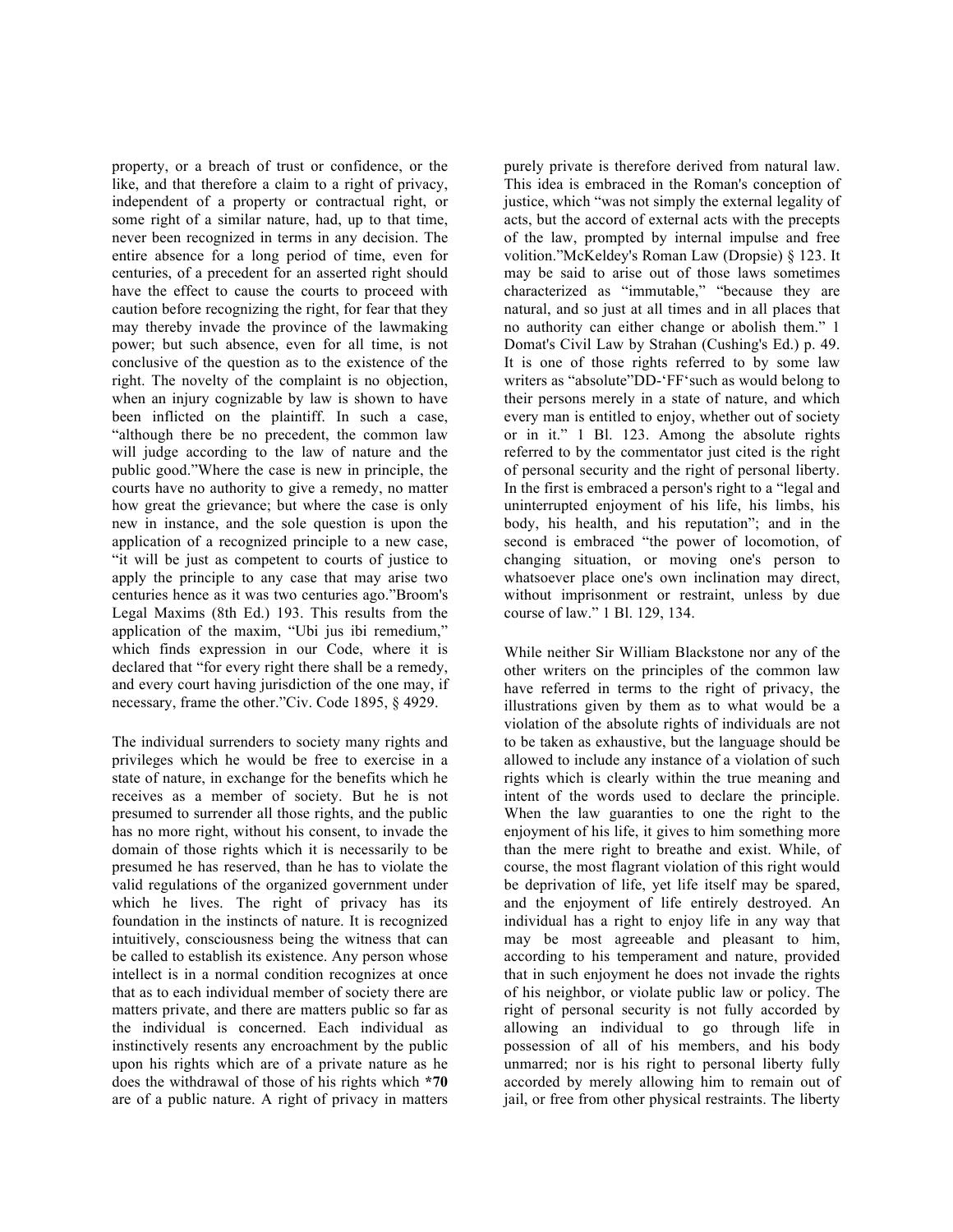which he derives from natural law, and which is recognized by municipal law, embraces far more than freedom from physical restraint. The term "liberty" is not to be so dwarfed, "but is deemed to embrace the right of a man to be free in the enjoyment of the faculties with which he has been endowed by his Creator, subject only to such restraints as are necessary for the common welfare. 'Liberty,' in its broad sense, as understood in this country, means the right not only of freedom from servitude, imprisonment, or restraint, but the right of one to use his faculties in all lawful ways, to live and work where he will, to earn his livelihood in any lawful calling, and to pursue any lawful trade or avocation."See Brannon on Fourteenth Amendment, 111. Liberty includes the right to live as one will, so long as that will does not interfere with the rights of another or of the public. One may desire to live a life of seclusion; another may desire to live a life of publicity; still another may wish to live a life of privacy as to certain matters, and of publicity as to others. One may wish to live a life of toil, where his work is of a nature that keeps him constantly before the public gaze, while another may wish to live a life of research and contemplation, only moving before the public at such times and under such circumstances as may be necessary to his actual existence. Each is entitled to a liberty of choice as to his manner of life, and neither an individual nor the public has a right to arbitrarily take away from him this liberty. See, in this connection, Cyc. Law Dict. (Shumaker & Longsdorff), and Bouvier's Law Dict., tit. "Liberty." All will admit that the individual who desires to live a life of seclusion cannot be compelled, against his consent, to exhibit his person in any public place, unless such exhibition is demanded by the law of the land. He may be required to come from his place of seclusion to perform public duties-to serve as a juror and to testify as a witness, and the like; but, when the public duty is once performed, if he exercises his liberty to go again into seclusion, no one can deny him the right. One who desires to live a life of partial seclusion has a right to choose the times, places, and manner in which and at which he will submit himself to the public gaze. Subject to the limitation above referred to, the body of a person cannot be put on exhibition at any time or at any place without his consent. The right of one to exhibit himself to the public at all proper times, in all proper places, and in a proper manner is embraced within the right of personal liberty. The right to withdraw from the public gaze at such times as a person may see fit, when his presence in public is not

demanded by any rule of law, is also embraced within the right of personal liberty. Publicity in one instance, and privacy in the other, are each guarantied. If personal liberty embraces the right of publicity, it no less embraces the correlative right of privacy, and this is no new idea in Georgia law. In Wallace v. Railway Company, 94 Ga. 732, 22 S. E. 579, it was said: "Liberty of speech and of writing is secured by the Constitution, **\*71** and incident thereto is the correlative liberty of silence, not less important nor less sacred."The right of privacy within certain limits is a right derived from natural law, recognized by the principles of municipal law, and guarantied to persons in this state both by the Constitutions of the United States and of the state of Georgia, in those provisions which declare that no person shall be deprived of liberty except by due process of law.

While, in reaching the conclusion just stated, we have been deprived of the benefit of the light that would be shed on the question by decided cases and utterances of law writers directly dealing with the matter, we have been aided by many side lights in the law. The "injuria" of the Roman law, sometimes translated "injury," and at other times "outrage," and which is generally understood at this time to convey the idea of legal wrong, was held to embrace many acts resulting in damage for which the law would give redress. It embraced all of those wrongs which were the result of a direct invasion of the rights of the person and the rights of property which are enumerated in all of the commentaries on the common law, and which are so familiar to every one at this time. But it included more. An outrage was committed not only by striking with the fists or with the club or lash, but also by shouting until a crowd gathered around one, and it was an outrage or legal wrong to merely follow an honest woman or young boy or girl; and it was declared in unequivocal terms that these illustrations were not exhaustive, but that an injury or legal wrong was committed "by numberless other acts." Sandar's Just. (Hammond's Ed.) 499; Poste's Inst. of Gaius (3d Ed.) 449. The punishment of one who had not committed any assault upon another, or impeded in any way his right of locomotion, but who merely attracted public attention to the other as he was passing along a public highway or standing upon his private grounds, evidences the fact that the ancient law recognized that a person had a legal right "to be let alone," so long as he was not interfering with the rights of other individuals or of the public. This idea has been carried into the common law, and appears from time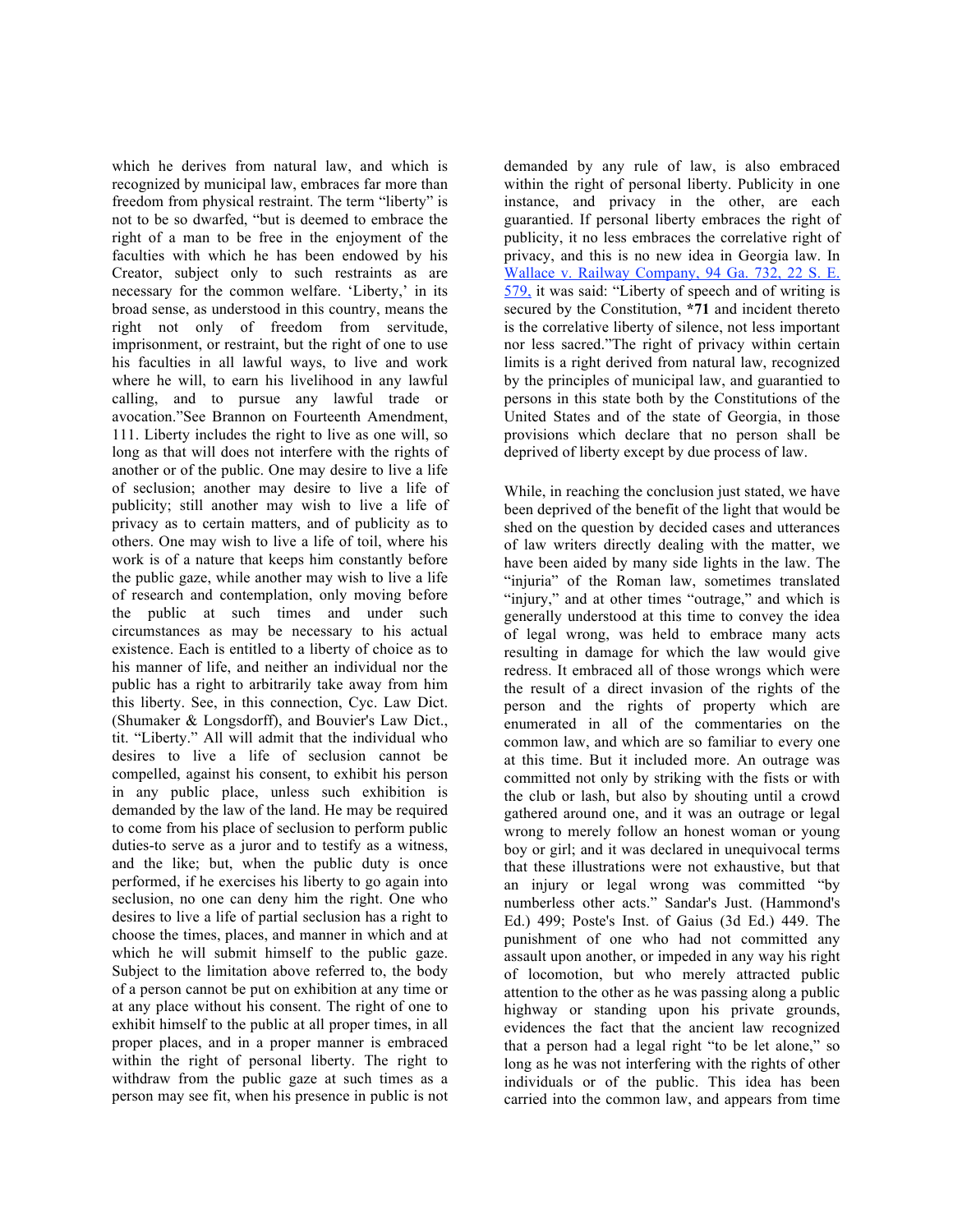to time in various places; a conspicuous instance being in the case of private nuisances resulting from noise which interferes with one's enjoyment of his home, and this, too, where the noise is the result of the carrying on of a lawful occupation. Even in such cases where the noise is unnecessary, or is made at such times that one would have a right to quiet, the courts have interfered by injunction in behalf of the person complaining. See 2 Wood on Nuisances (3d Ed.) p. 827 et seq. It is true that these cases are generally based upon the ground that the noise is an invasion of a property right, but there is really no injury to the property, and the gist of the wrong is that the individual is disturbed in his right to have quiet. Under the Roman law, "to enter a man's house against his will, even to serve a summons, was regared as an invasion of his privacy."Hunter's Roman Law (3d Ed.) p. 149. This conception is the foundation of the common-law maxim that "every man's house is his castle"; and in Semayne's Case, 5 Coke, 91, 1 Smith's Lead. Cas. 228, where this maxim was applied, one of the points resolved was "that the house of every one is to him as his castle and fortress, as well for his defense against injury and violence as for his repose.""Eavesdroppers, or such as listen under walls or windows or the eaves of a house to hearken after discourse, and thereupon to frame slanderous and mischievous tales," were a nuisance at common law, and indictable, and were required, in the discretion of the court, to find sureties for their good behavior. 4 Bl. 168. The offense consisted in lingering about dwelling houses and other places where persons meet for private intercourse, and listening to what is said, and then tattling it abroad. 10 Am. & Eng. Enc. L. (2d Ed.) 440. A common scold was at common law indictable as a public nuisance to her neighborhood. 4 Bl. 168. And the reason for the punishment of such a character was not the protection of any property right of her neighbors, but the fact that her conduct was a disturbance of their right to quiet and repose; the offense being complete even when the party indicted committed it upon her own premises. Instances might be multiplied where the common law has both tacitly and expressly recognized the right of an individual to repose and privacy. The right of the people to be secure in their persons, houses, papers, and effects, against unreasonable searches and seizures, which is so fully protected both in the Constitutions of the United States and of this state (Civ. Code 1895, §§ 6017, 5713), is not a right created by these instruments, but is an ancient right, which, on account of its gross violation at different times, was

preserved from such attacks in the future by being made the subject of constitutional provisions. The right to search the papers or houses of another for the purpose of enforcing a claim of one individual against another in a civil proceeding, or in the maintenance of a mere private right, was never recognized at common law, but such search was confined entirely to cases of public prosecutions; and even in those cases the legality of the search was formerly doubted, and it has been said that it crept into the law by imperceptible practice. 25 Am. & Eng. Enc. L. (2d Ed.) 145. The refusal to allow such search as an aid to the assertion of a mere private right, and its allowance sparingly to aid in maintaining the rights of the public, is an implied recognition of the existence of a right of privacy, for the law on the subject of unreasonable searches cannot be based upon any other principle than the right of a person**\*72** to be secure from invasion by the public into matters of a private nature, which can only be properly termed his right of privacy.

The right of privacy, however, like every other right that rests in the individual, may be waived by him, or by any one authorized by him, or by any one whom the law empowers to act in his behalf, provided the effect of his waiver will not be such as to bring before the public those matters of a purely private nature which express law or public policy demands shall be kept private. This waiver may be either express or implied, but the existence of the waiver carries with it the right to an invasion of privacy only to such an extent as may be legitimately necessary and proper in dealing with the matter which has brought about the waiver. It may be waived for one purpose, and still asserted for another; it may be waived in behalf of one class, and retained as against another class; it may be waived as to one individual, and retained as against all other persons. The most striking illustration of a waiver is where one either seeks or allows himself to be presented as a candidate for public office. He thereby waives any right to restrain or impede the public in any proper investigation into the conduct of his private life which may throw light upon his qualifications for the office, or the advisability of imposing upon him the public trust which the office carries. But even in this case the waiver does not extend into those matters and transactions of private life which are wholly foreign, and can throw no light whatever upon the question as to his competency for the office, or the propriety of bestowing it upon him. One who holds public office makes a waiver of a similar character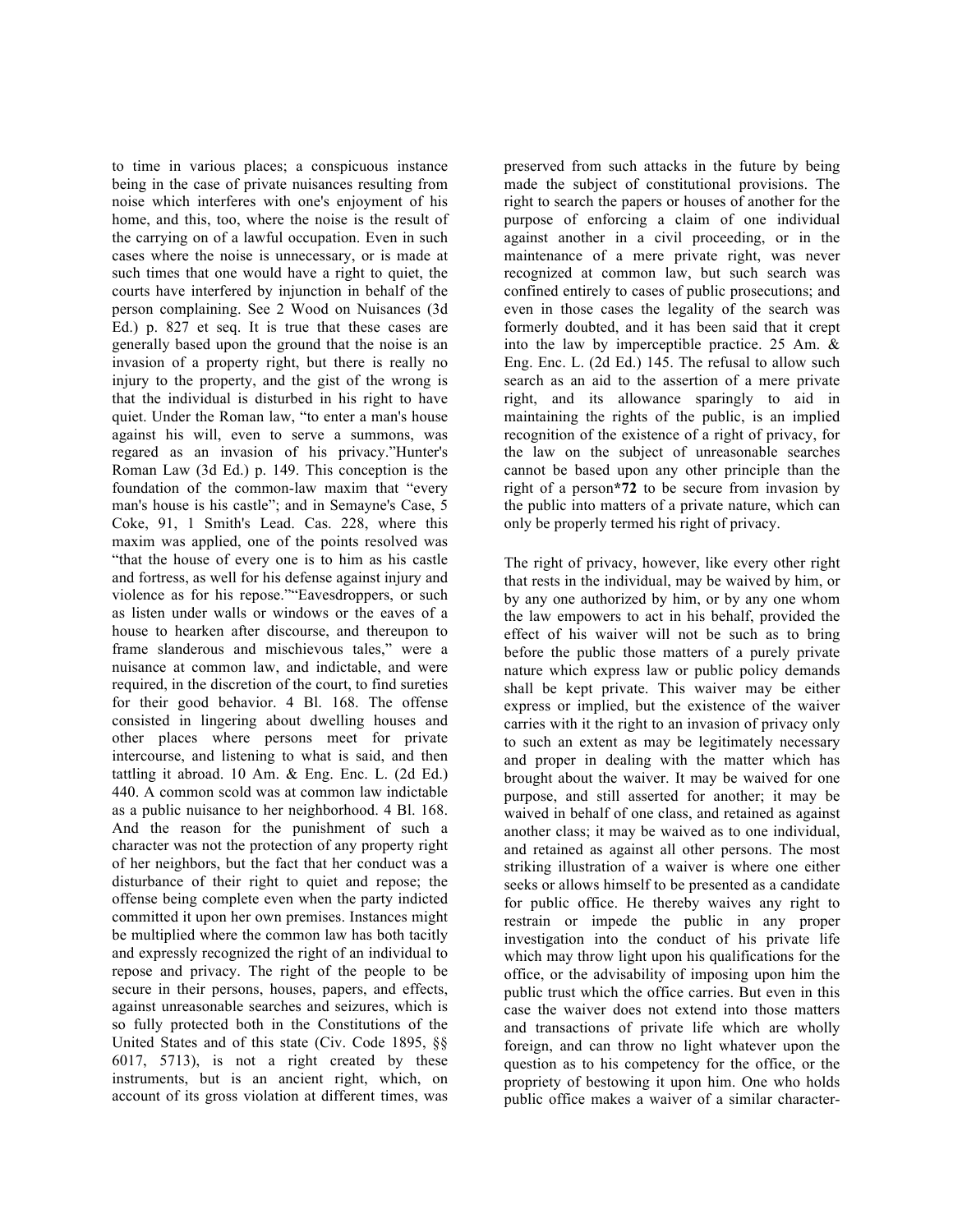that is, that his life may be subjected at all times to the closest scrutiny in order to determine whether the rights of the public are safe in his hands-but beyond this the waiver does not extend. So it is in reference to those belonging to the learned professions, who by their calling place themselves before the public, and thereby consent that their private lives may be scrutinized for the purpose of determining whether it is to the interest of those whose patronage they seek to place their interests in their hands. In short, any person who engages in any pursuit or occupation or calling which calls for the approval or patronage of the public submits his private life to examination by those to whom he addresses his call, to any extent that may be necessary to determine whether it is wise and proper and expedient to accord to him the approval or patronage which he seeks.

It may be said that to establish a liberty of privacy would involve in numerous cases the perplexing question to determine where this liberty ended, and the rights of others and of the public began. This affords no reason for not recognizing the liberty of privacy, and giving to the person aggrieved legal redress against the wrongdoer, in a case where it is clearly shown that a legal wrong has been done. It may be that there will arise many cases which lie near the border line which marks the right of privacy, on the one hand, and the right of another individual or of the public, on the other. But this is true in regard to numerous other rights which the law recognizes as resting in the individual. In regard to cases that may arise under the right of privacy, as in cases that arise under other rights where the line of demarkation is to be determined, the safeguard of the individual, on the one hand, and of the public, on the other, is the wisdom and integrity of the judiciary. Each person has a liberty of privacy, and every other person has, as against him, liberty in reference to other matters, and the line where these liberties impinge upon each other may in a given case be hard to define; but that such a case may arise can afford no more reason for denying to one his liberty of privacy than it would to deny to another his liberty, whatever it may be. In every action for a tort it is necessary for the court to determine whether the right claimed has a legal existence, and for the jury to determine whether such right has been invaded, and to assess the damages if their finding is in favor of the plaintiff. This burden which rests upon the court in every case of the character referred to is all that will be imposed upon it in actions brought for a violation of the right of privacy. No greater difficulties will be encountered

in such cases in determining the existence of the right than often will be encountered in determining the existence of other rights sought to be enforced by action. The courts may proceed in cases involving the violation of a right of privacy as in other cases of a similar nature, and the juries may in the same manner proceed to a determination of those questions which the law requires to be submitted for their consideration. With honest and fearless trial judges to pass in the first instance upon the question of law as to the existence of the right in each case, whose decisions are subject to review by the court of last resort, and with fair and impartial juries to pass upon the questions of fact involved, and assess the damages in the event of a recovery, whose verdict is, under our law, in all cases subject to supervision and scrutiny by the trial judge, within the limits of a legal discretion, there need be no more fear that the right of privacy will be the occasion of unjustifiable litigation, oppression, or wrong than that the existence of many other rights in the law would bring about such results.

The liberty of privacy exists, has been recognized by the law, and is entitled to continual recognition. But it must be kept within its proper limits, and in its exercise must be made to accord with the rights of those who have other liberties, as well as the rights of any person who may be properly interested**\*73** in the matters which are claimed to be of purely private concern. Publicity in many cases is absolutely essential to the welfare of the public. Privacy in other matters is not only essential to the welfare of the individual, but also to the well-being of society. The law stamping the unbreakable seal of privacy upon communications between husband and wife, attorney and client, and similar provisions of the law, is a recognition not only of the right of privacy, but that, for the public good, some matters of private concern are not to be made public, even with the consent of those interested.

It therefore follows from what has been said that a violation of the right of privacy is a direct invasion of a legal right of the individual. It is a tort, and it is not necessary that special damages should have accrued from its violation in order to entitle the aggrieved party to recover. Civ. Code 1895, § 3807. In an action for an invasion of such right the damages to be recovered are those for which the law authorizes a recovery in torts of that character, and, if the law authorizes a recovery of damages for wounded feelings in other torts of a similar nature, such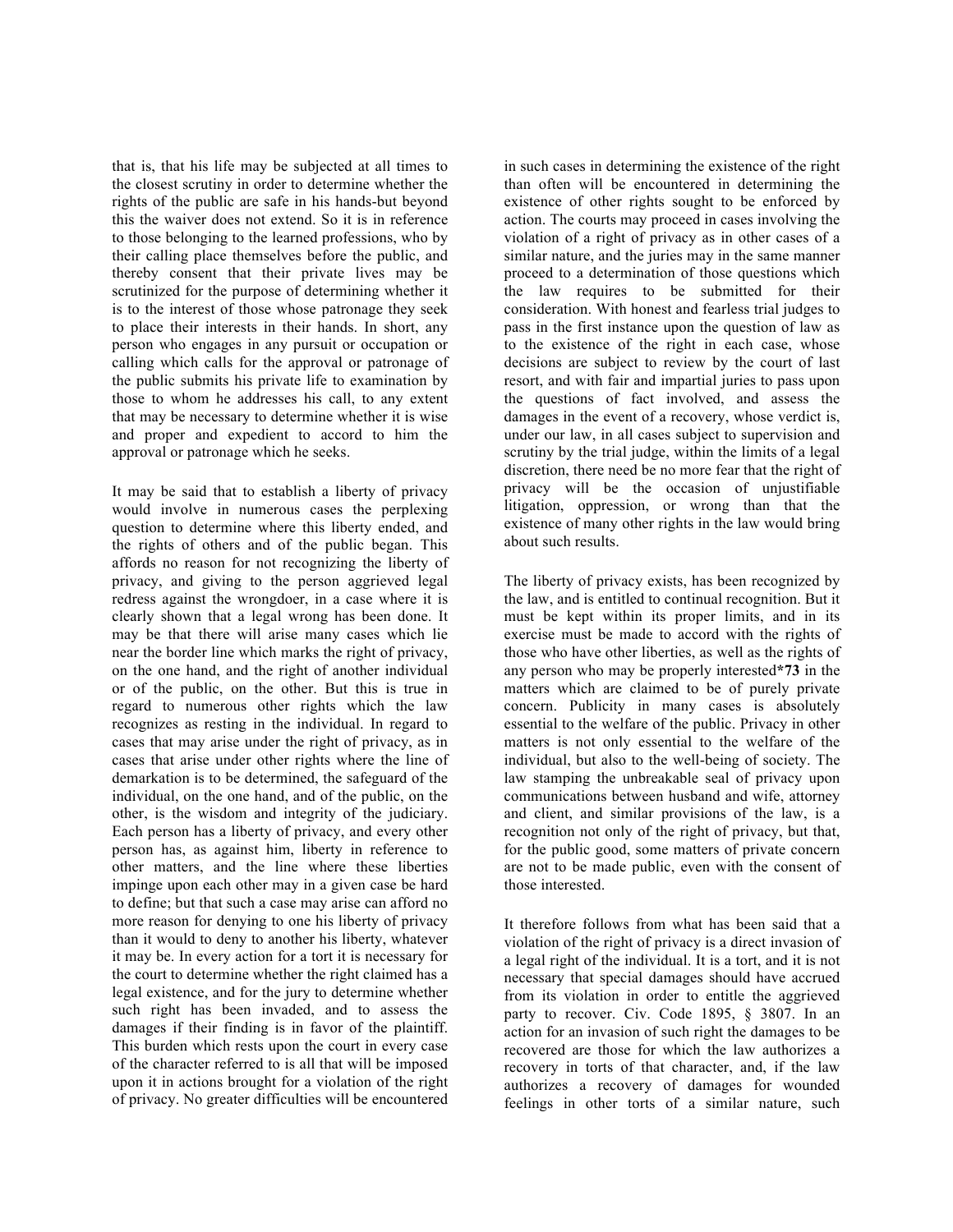damages would be recoverable in an action for a violation of this right.

The stumbling block which many have encountered in the way of a recognition of the existence of a right of privacy has been that the recognition of such right would inevitably tend to curtail the liberty of speech and of the press. The right to speak and the right of privacy have been coexistent. Each is a natural right, each exists, and each must be recognized and enforced with due respect for the other. The right to convey one's thoughts by writing or printing grows out of, but does not enlarge in any way, the natural right of speech. It simply authorizes one to take advantage of those mediums of expression which the ingenuity of man has contrived for broadening and making more effective the influences of that which was formerly confined to mere oral utterances. The right to speak and write and print has been at different times in the world's history seriously invaded by those who, for their own selfish purposes, desired to take away from others such privileges, and consequently these rights have been made the subject of provisions in the Constitutions of the United States and of this state. The Constitution of the United States prohibits Congress from passing any law "abridging the freedom of speech or of the press."Civ. Code 1895, § 6014. The constitution of this state declares, "No law shall ever be passed to curtail or restrain the liberty of speech or of the press."Civ. Code 1895, § 5712. Judge Cooley says: "The constitutional liberty of speech and of the press, as we understand it, implies a right to freely utter and publish whatever the citizen may please, and to be protected against any responsibility for so doing, except so far as such publications, from their blasphemy, obscenity, or scandalous character, may be a public offense, or as by their falsehood and malice they may injuriously affect the standing, reputation, or pecuniary interests of individuals. Or, to state the same thing in somewhat different words, we understand liberty of speech and of the press to imply not only liberty to publish, but complete immunity from legal censure and punishment for the publication, so long as it is not harmful in its character, when tested by such standards as the law affords. For these standards we must look to the common-law rules which were in force when the constitutional guaranties were established, and in reference to which they have been adopted."Cool. Con. Lim. (5th Ed.) p. 521. In Rex v. St. Asaph, 3 Term Rep. 428, Lord Mansfield said: "The liberty of the press consists in printing without any previous

license, subject to the consequence of law."Chancellor Kent, while Judge of the Supreme Court of New York, in People v. Croswell, 3 Johns. Cas. 336, 394, adopted as a definition of the phrase "liberty of the press" what was said by Gen. Hamilton in his brief in that case, where it was set forth that ""the liberty of the press consists in the right to publish, with impunity, truth, with good motives, and for justifiable ends, whether it respects government, magistracy, or individuals"; and the learned jurist declared that this definition was perfectly correct, comprehensive, and accurate. Mr. Justice Story defined the phrase to mean "that every man shall have a right to speak, write, and print his opinions upon any subject whatsoever, without any prior restraint, so, always, that he does not injure any other person in his rights, person, property, or reputation, and so, always, that he does not thereby disturb the public peace or attempt to subvert the government."Story, Const. § 1880. See, also, 18 Am. & Eng. Enc. Law (2d Ed.) 1125.

The Constitution of this state declares what is meant by "liberty of speech" and "liberty of the press" in the following words: "Any person may speak, write and publish his sentiments on all subjects, being responsible for the abuse of that liberty."Civ. Code 1895, § 5712. The right preserved and guarantied against invasion by the Constitution is therefore the right to utter, to write, and to print one's sentiments, subject only to the limitation that in so doing he shall not be guilty of an abuse of this privilege, by invading the legal rights of others. The Constitution uses the word "sentiments," but it is used in the sense of thoughts, ideas, opinions. To make intelligent, forceful, and effective an expression of opinion, it may be necessary to refer to the life, conduct, and character of a person; and, so long as the truth is adhered to, the right of privacy of another cannot be said to have been invaded by one who speaks or writes or prints, provided the reference to such person, and the manner in which he is referred to, is reasonably**\*74** and legitimately proper in an expression of opinion on the subject that is under investigation. It will therefore be seen that the right of privacy must in some particulars yield to the right of speech and of the press. It is well recognized that slander is an abuse of the liberty of speech, and that a libel is an abuse of the liberty to write and print, but it is nowhere expressly declared in the law that these are the only abuses of such rights. And that the law makes the truth in suits for slander and in prosecutions and suits for libel a complete defense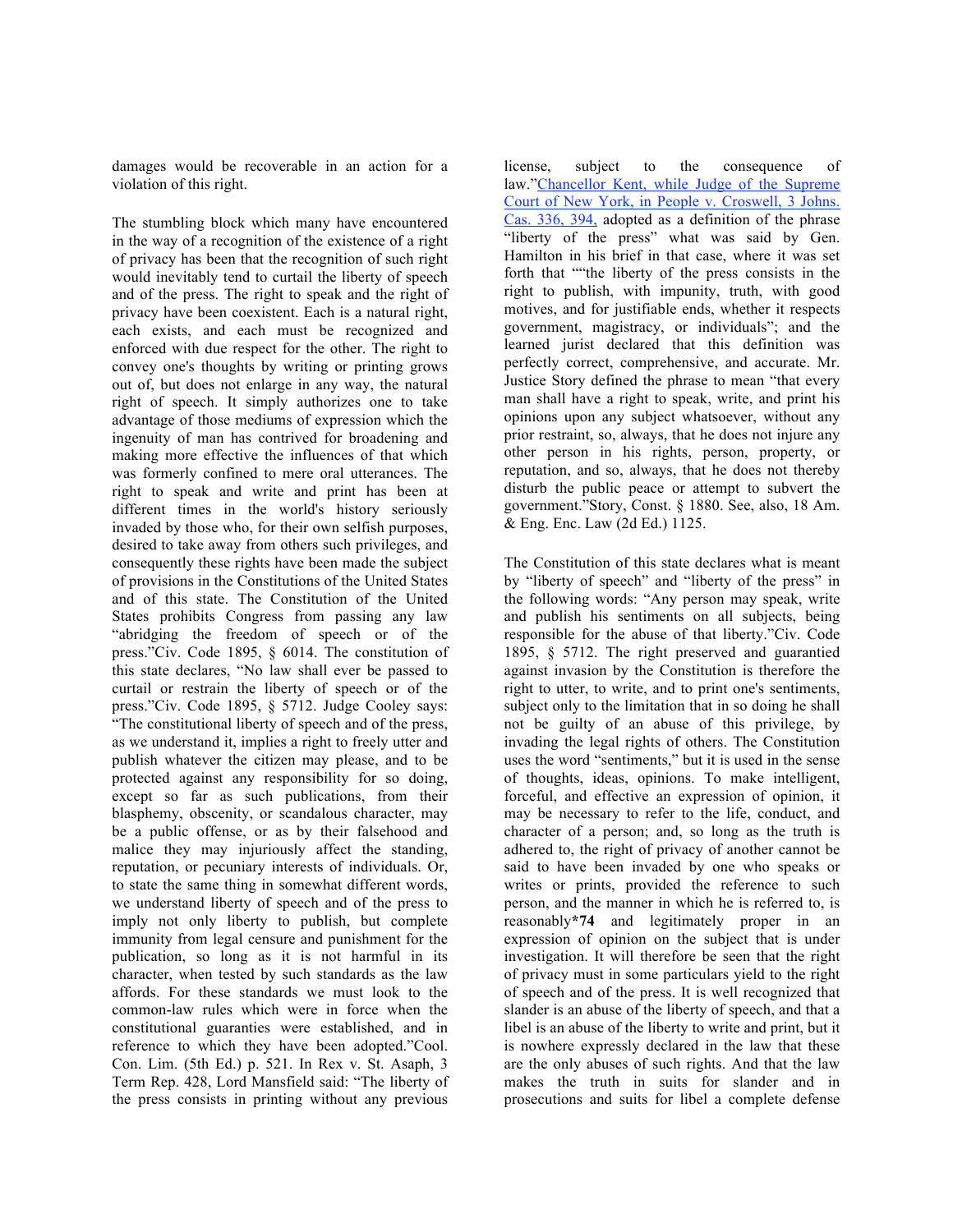may not necessarily make the publication of the truth the legal right of every person, nor prevent it from being in some cases a legal wrong. The truth may be spoken, written, or printed about all matters of a public nature, as well as matters of a private nature in which the public has a legitimate interest. The truth may be uttered and printed in reference to the life, character, and conduct of individuals whenever it is necessary to the full exercise of the right to express one's sentiments on any and all subjects that may be proper matter for discussion. But there may arise cases where the speaking or printing of the truth might be considered an abuse of the liberty of speech and of the press, as in a case where matters of purely private concern, wholly foreign to a legitimate expression of opinion on the subject under discussion, are injected into the discussion for no other purpose and with no other motive than to annoy and harass the individual referred to. Such cases might be of rare occurrence, but, if such should arise, the party aggrieved may not be without a remedy. The right of privacy is unquestionably limited by the right to speak and print. It may be said that to give liberty of speech and of the press such wide scope as has been indicated would impose a very serious limitation upon the right of privacy, but, if it does, it is due to the fact that the law considers that the welfare of the public is better subserved by maintaining the liberty of speech and of the press than by allowing an individual to assert his right of privacy in such a way as to interfere with the free expression of one's sentiments, and the publication of every matter in which the public may be legitimately interested. In many cases the law required the individual to surrender some of his natural and private rights for the benefit of the public, and this is true in reference to some phases of the right of privacy as well as other legal rights. Those to whom the right to speak and write and print is guarantied must not abuse this right, nor must one in whom the right of privacy exists abuse this right. The law will no more permit an abuse by the one than by the other. Liberty of speech and of the press is and has been a useful instrument to keep the individual within limits of lawful, decent, and proper conduct; and the right of privacy may be well used within its proper limits to keep those who speak and write and print within the legitimate bounds of the constitutional guaranties of such rights. One may be used as a check upon the other, but neither can be lawfully used for the other's destruction.

There is nothing in the ruling made in the present

case to conflict with the decision in Chapman v. Telegraph Company, 88 Ga. 763, 15 S. E. 901, 17 L. R. A. 430, 30 Am. St. Rep. 183.It was held in that case that in an action against a telegraph company for a failure to deliver a message in due time, and thereby preventing the sender from going to bedside of his sick brother, damages on account of mental pain and suffering could not be recovered. The effect of that decision is simply that in an action upon a contract, or in an action sounding in tort for a breach of duty growing out of the contract, damages for mental pain and suffering cannot be recovered, when no other damages have been sustained. Mr. Justice Lumpkin, in his opinion, distinctly recognizes that where there has been an invasion of a right, from which the law would presume damages to flow, additional damages for pain and suffering might be recovered.

It seems that the first case in this country where the right of privacy was invoked as the foundation for an application to the courts for relief was the unreported case of Manola v. Stevens, which was an application for injunction to the Supreme Court of New York, filed on June 15, 1890. The complainant alleged that while she was playing in the Broadway Theatre, dressed as required by her role, she was, by means of a flash light, photographed surreptitiously and without her consent, from one of the boxes, by the defendant, and she prayed that an injunction issue to restrain the use of the photograph. An interlocutory injunction was granted ex parte. At the time set for a hearing there was no appearance for the defendant, and the injunction was made permanent. See 4 Harv. Law Rev. 195, note 7. The article in this magazine which refers to the case above mentioned appeared in 1890, and was written by Samuel D. Warren and Louis D. Brandeis. In it the authors ably and forcefully maintained the existence of a right of privacy, and the article attracted much attention at the time. It was conceded by the authors that there was no decided case in which the right of privacy was distinctly asserted and recognized, but it was asserted that there were many cases from which it would appear that this right really existed, although the judgment in each case was put upon other grounds when the plaintiff was granted the relief prayed. The cases especially referred to were Yovatt v. Wingard, 1 J. & W. 394 (1820); Abernethy v. Hutchinson, 3 L. J. Ch. 209 (1825); Prince Albert v. Strange, 2 De Gex & Sm. 652 (1849); Tuck v. Priester, 19 Q. B. D. 639 (1887); Pollard v. **\*75** Phot. Co., 40 Ch. Div. 345 (1888). The first three of these cases related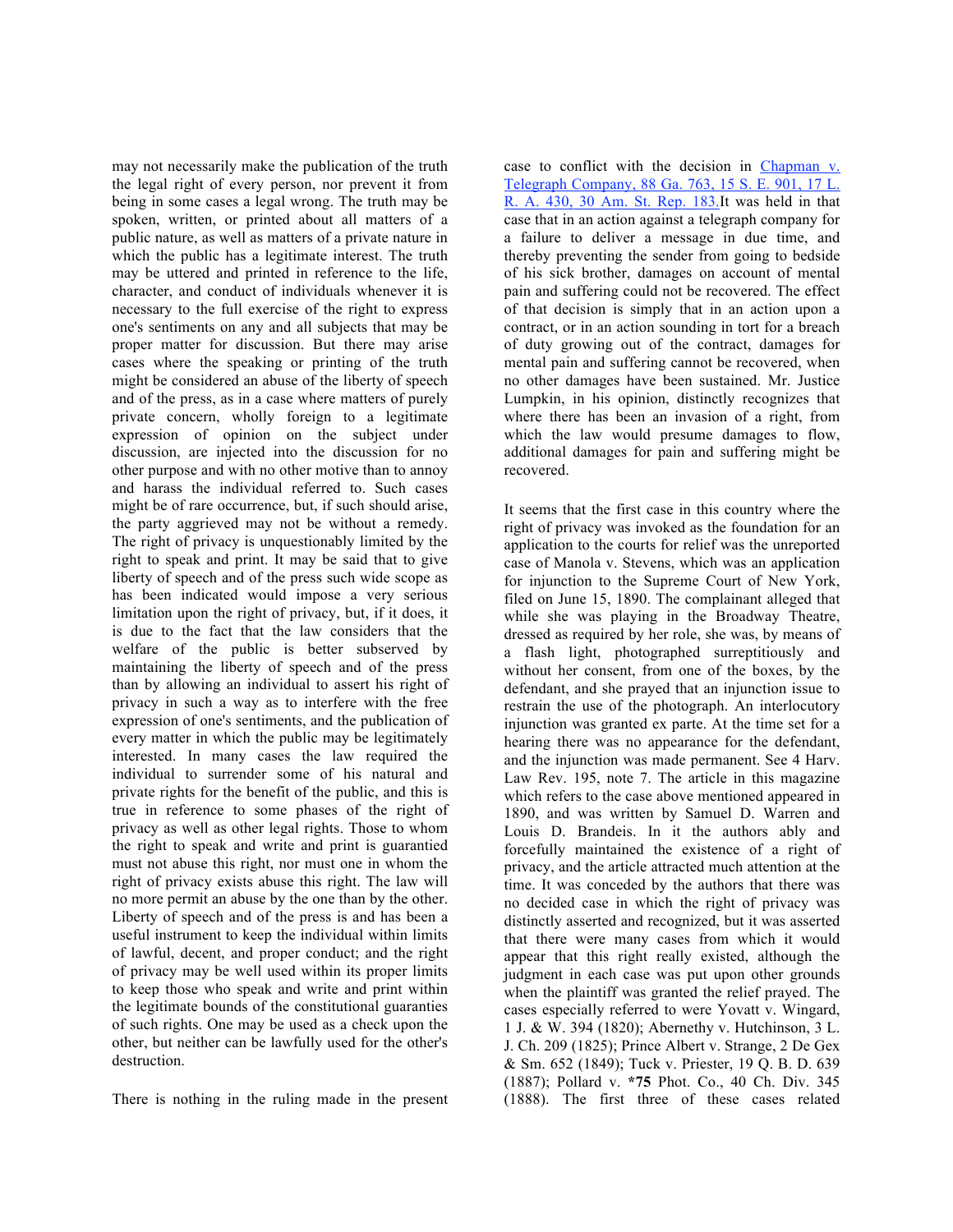respectively to the publication of recipes, writings, and etchings, which the complainant in each case alleged were either published or about to be published without his consent; and an injunction was granted in the first case upon the ground that the publication of the recipes was the result of breach of trust and confidence, and in the other two cases upon this ground as well as upon the ground that the complainant had a property right in the writings and etchings. The Tuck and Pollard Cases dealt with the publication of pictures; the former being where one was employed to make copies of a picture owned by the plaintiff, and the latter where a photographer was employed to take a photograph of the complainant; the defendant in each instance being about to use the copies in his possession without the consent of the plaintiff. An injunction was granted in the Tuck Case on the ground that the sale of the copies would be a breach of contract, and in the Pollard Case the decision was rested upon the right of property, although a finding that the publication would be a breach of contract and of trust was authorized. Attention is called to the fact that in Prince Albert's Case, while the decision was put upon the ground above stated, Lord Cottenham declared that, with respect to the acts of the defendants, "privacy is the right invaded."

It must be conceded that the numerous cases decided before 1890 in which equity has interfered to restrain the publication of letters, writings, papers, etc., have all been based either upon the recognition of a right of property, or upon the fact that the publication would be a breach of contract, confidence, or trust. It is well settled that, if any contract or property right or trust relation has been violated, damages are recoverable. There are many cases which sustain such a doctrine. Cases involving the right of privacy that have arisen since 1890 will now be considered: In Mackenzie v. Mineral Springs Company (1891) 18 N. Y. Supp. 240, an injunction was granted by the New York Supreme Court, Special Term, at the instance of a physician, to restrain the publication of an unauthorized recommendation of a medicinal preparation under his name, upon the grounds that such publication would be injurious to his professional reputation, and "an infringement of his right to the sole use of his own name," and prejudicial to public interest. While this case was not based upon the right of privacy, that right was impliedly recognized.

The first reported case in which the right of privacy

was expressly recognized was the case of **Schuyler v.** Curtis (Sup. 1892) 15 N. Y. Supp. 787, where Justice O'Brien, of the Supreme Court of New York, granted an injunction to restrain the making and public exhibition of a statue of a deceased person, upon the ground that it was not shown that she was a public character. This judgment was affirmed by the Supreme Court, General Term, by Van Brunt and Barrett, JJ., in an opinion by the former, in which the rule was laid down that a person, whether a public character or not, has a right to enjoin the making and placing on exhibition of his statue, and, he being dead, a relative has this right. 19 N. Y. Supp. 264. When the case came before the Supreme Court, Special Term, in 1893, the judgment of the General Term was followed, and in an opinion by Ingraham, J., the rule was announced that a court of equity, at the instance of one of the relatives of a deceased person, will enjoin the making and placing on public exhibition of a statue of the deceased by unauthorized persons, which the complaining relatives unite in alleging will cause them pain and distress, and will be considered by them a disgrace; and this, too, whether or not the court be of the opinion that the proposed representation should produce the alleged effect, and that such unauthorized act is not within the provision of the state Constitution which secures to each person the right to freely speak, write, and publish his sentiments on all subjects. 24 N. Y. Supp. 509.The statue which it was proposed to exhibit was in no sense a caricature, and the exhibition of the same would not have been a libel upon the deceased.

In 1893, in Marks v. Jaffa, 26 N. Y. Supp. 908, 6 Misc. Rep. 290, an injunction was granted by the superior court of New York City, Special Term, to restrain the publication of a picture of the plaintiff in the defendant's newspaper, with an invitation to the readers of the paper to vote on the question of the popularity of the plaintiff, as compared with another person, whose picture was also published in such newspaper. McAdam, J., in the opinion said: "No newspaper or institution, no matter how worthy, has the right to use the name or picture of any one for such a purpose without his consent."The decision was apparently based upon the case of Schuyler v. Curtis, above referred to.

In 1893 an application was made to Judge Colt, of the United States Circuit Court for the District of Massachusetts, by the widow and children of George H. Corliss, to enjoin the publication and sale of a biographical sketch of Mr. Corliss, and from printing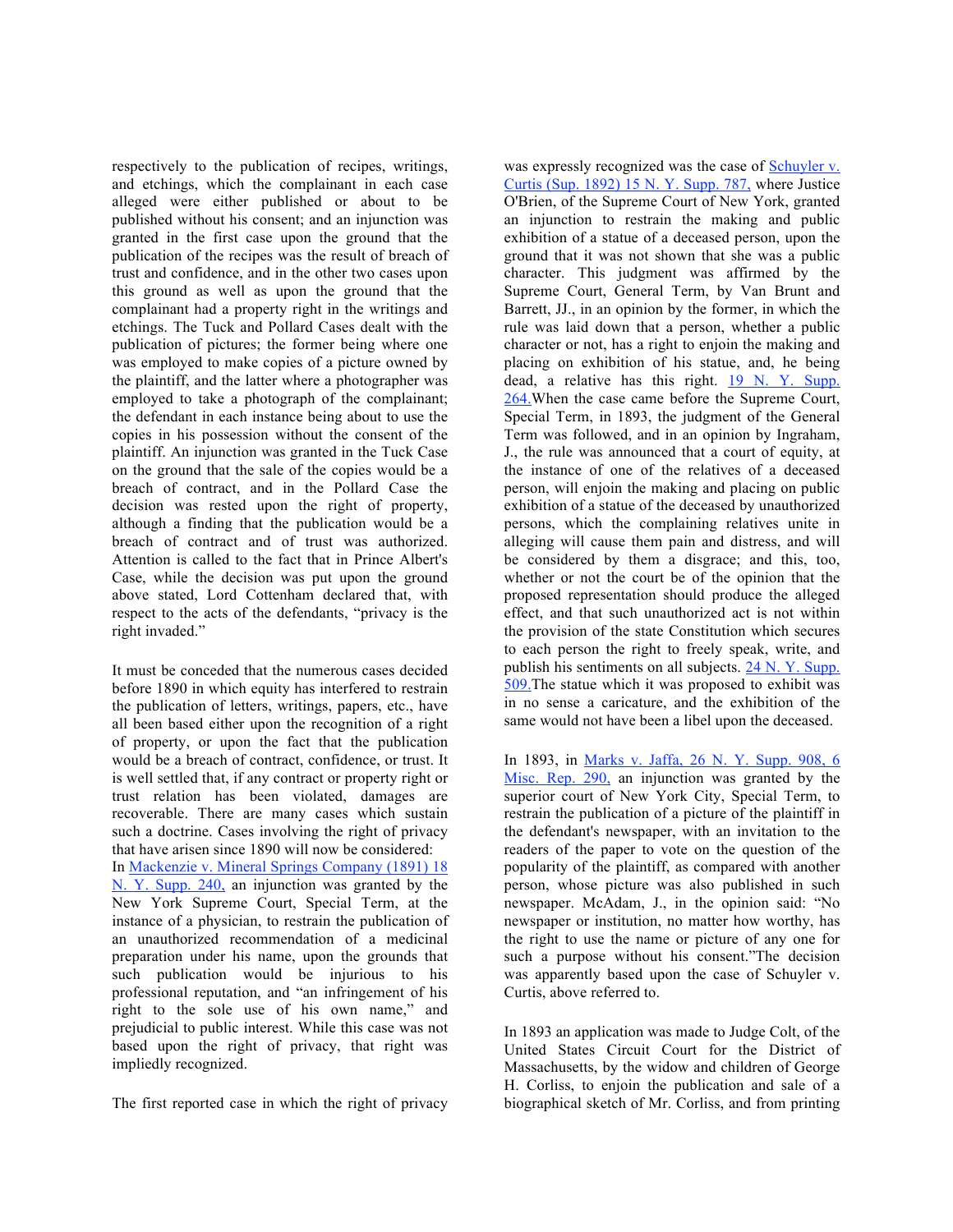and selling his picture in connection therewith. The bill did not allege that the publication contained any matter which was scandalous, libelous, or false, or that it affected any right of property, but the relief was prayed upon the ground that the publication was an injury to the feelings of the plaintiffs, and against their express prohibition. An injunction was refused as to the biography on the ground that Mr. Corliss was a public man, in the same sense as authors or artists are public men; but an injunction was granted as to **\*76** the publication of the picture upon the ground that the publisher had obtained a copy of the photograph upon certain conditions, and the publication would be a violation of those conditions. Subsequently a motion was made to dissolve the injunction on the ground that the photograph from which the copies were made was not obtained in the manner above referred to, but from a copy which was obtained in a lawful way; and the injunction was dissolved upon the ground that neither a public character, nor his family after his death, has a right to enjoin the publication of his portrait, when the publication would not be a violation of a contract or a breach of trust or confidence. Judge Colt, in the opinion, uses this language: "Independently of the question of contract, I believe the law to be that a private individual has a right to be protected in the representation of his portrait in any form, that this is a property as well as a personal right, and that it belongs to the same class of rights which forbids the reproduction of a private manuscript or painting, or the publication of private letters, or of oral lectures delivered by a teacher to his class, or the revelation of the contents of a merchant's books by a clerk."Corliss v. Walker (C. C.) 57 Fed. 434;Id., 64 Fed. 280, 31 L. R. A. 283.It is to be noted that the ruling in this case goes no further than that a public character has so waived his right of privacy, if he ever had it, as to authorize the publication of his life and his picture, not only without his consent, but also without the consent of his family after his death, when there is nothing in the biography or the picture which will reflect discredit upon the subject.

In 1894, in Murray v. Lithographic Company, 28 N. Y. Supp. 271-a case decided by the court of common pleas of New York city and county-it was held that a person cannot sue to enjoin the publication of a portrait of his infant child, or for damages caused thereby. This decision was undoubtedly correct, for, if there was any right to sue for a violation of the right of privacy, the cause of action was in the child, and not in the parent.

In 1895 the case of Schuyler v. Curtis reached the Court of Appeals of New York, and the judgment of the lower court was reversed. 147 N.Y. 436, 42 N.E. 22, 31 L. R. A. 286, 49 Am. St. Rep. 671.It was held that if any right of privacy, in so far as it includes the right to prevent the public from making pictures or statues commemorative of the worth and services of the subject, exists at all, it does not survive after death, and cannot be enforced by the relatives of the deceased. The opinion was delivered by Judge Peckham, in the course of which he uses this language: "If the defendants had projected such a work in the lifetime of Mrs. Schuyler, it would perhaps have been a violation of her individual right of privacy, because it might be contended that she had never occupied such a position towards the public as would have authorized such action by any one so long as it was in opposition to her wishes."Judge Gray dissented, saying in his opinion: "I cannot see why the right of privacy is not a form of property, as much as is the right of complete immunity of one's person."This case settles nothing as to the existence of a right of privacy, but merely rules that, if it exists at all, it is a personal right, and dies with the person.

In Atkinson v. Doherty, 121 Mich. 372, 80 N. W. 285, 46 L. R. A. 219, 80 Am. St. Rep. 507-a case decided in 1899-the Supreme Court of Michigan held that the use of the name and likeness of a deceased person as a label for a brand of cigars cannot be restrained by injunction, so long as they do not constitute a libel. Many, if not all, the cases above referred to, in reference to the right of privacy, are mentioned and reviewed in this case. While this decision apparently lays down the broad proposition that the right of privacy does not exist to such an extent as to prohibit one from publishing the picture of another without his consent, in reality the only question necessary to have been decided was whether this right of privacy was personal, and died with the person; and therefore the decision, on its facts, is authoritative no further than the decision of the New York Court of Appeals in Schuyler v. Curtis.While the right of privacy is personal, and may die with the person, we do not desire to be understood as assenting to the proposition that the relatives of the deceased cannot, in a proper case, protect the memory of their kinsman, not only from defamation, but also from an invasion into the affairs of his private life after his death. This question is not now involved, but we do not wish anything said to be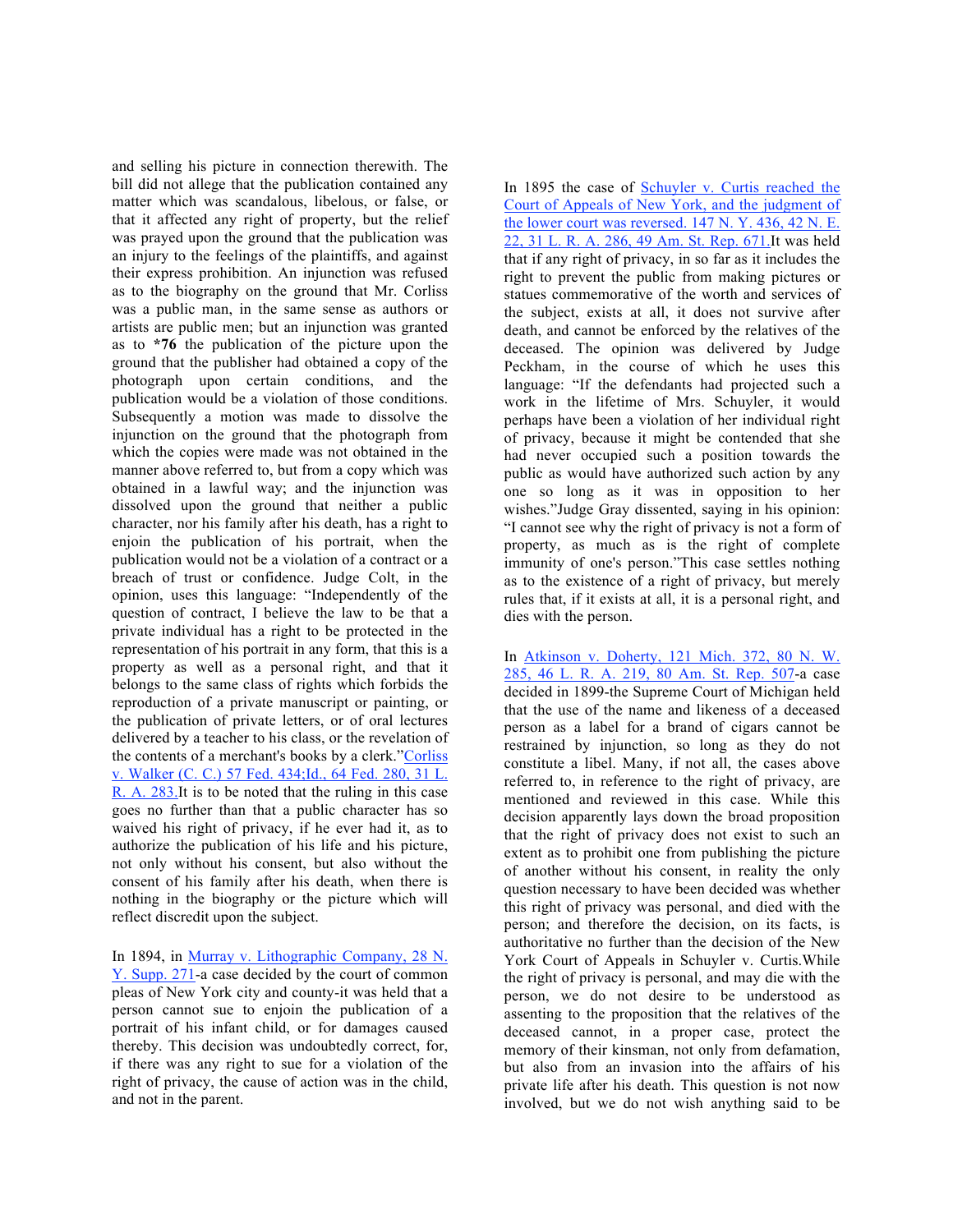understood as committing us in any way to the doctrine that, against the consent of relatives, the private affairs of a deceased person may be published, and his picture or statue exhibited. We call attention to the ruling in Jacobus v. Children of Israel, 107 Ga. 518, 33 S. E. 853, 73 Am. St. Rep. 141, that damages may be recovered by the relative of a deceased person, who is the owner of an easement of burial in a cemetery lot, for the disinterment of the dead body, and that if the injury has been wanton and malicious, or the result of gross negligence and a reckless disregard of the rights of others, exemplary damages may be awarded, in estimating which the injury to the natural feelings of the plaintiff may be taken into consideration. If damages for wounded feelings can be recovered in such a case for the wanton removal of the bleaching bones of the deceased relative, it would seem, for a stronger reason, that such damages ought to be allowed to be recovered when those matters which the deceased had jealously guarded from the public during his lifetime, and his portrait, which was likewise**\*77** protected from the public gaze, are made public property after his death.

## In Roberson v. Rochester Folding Box Company

(1901) 64 App. Div. 30, 71 N. Y. Supp. 876, decided by the Appellate Division of the Supreme Court of New York, it appeared that lithographic likenesses of a young woman, bearing the words "Flour of the Family," were, without her consent, printed and used by a flour milling company to advertise its goods. The declaration alleged that in consequence of the circulation of such lithographs the plaintiff's good name had been attacked, and she had been greatly humiliated and made sick, and been obliged to employ a physician, and prayed for an injunction against the further use of the lithographs and for damages. It was held that the declaration was not demurrable. It was also held that, if a right of property was necessary to entitle the plaintiff to maintain the action, the case might stand upon the right of property which every one has in his own body. This case came before the Court of Appeals of New York in 1902, and the judgment was reversed. 171 N. Y. 540, 64 N. E. 442, 59 L. R. A. 478, 89 Am. St. Rep. 828.This is the first and only decision by a court of last resort involving the existence of a right of privacy. The decision was by a divided court; Chief Judge Parker and three of the Associate Judges concurring in a ruling that the complaint set forth no cause of action either at law or in equity, while Judge Gray, with whom concurred two of the Associate

Judges, filed a dissenting opinion, in which it was maintained that the injunction should have been granted. While the ruling of the majority is limited in its effect to the unwarranted publication of the picture of another for advertising purposes, the reasoning of Judge Parker goes to the extent of denying the existence in the law of a right of privacy, "founded upon the claim that a man has a right to pass through this world without having his picture published, his business enterprises discussed, or his eccentricities commented upon, whether the comment be favorable or otherwise."The reasoning of the majority is, in substance, that there is no decided case either in England or in this country in which such a right is distinctly recognized; that every case that might be relied on to establish the right was placed expressly upon other grounds, not involving the application of this right in any sense; that the right is not referred to by the commentators and writers upon the common law or the principles of equity; that the existence of the right is not to be legitimately inferred from anything that is said by any of such writers, and that a recognition of the existence of the right would bring about a vast amount of litigation; and that in many instances where the right would be asserted it would be difficult, if not impossible, to determine the line of demarkation between the plaintiff's right of privacy and the well-established rights of others and of the public. For these reasons the conclusion is reached that the right does not exist, has never existed, and cannot be enforced as a legal right. We have no fault to find with what is said by the distinguished and learned judge who voiced the views of the majority as to the existence of decided cases, and agree with him in his analysis of the various cases which he reviews-that the judgment in each was based upon other grounds than the existence of a right of privacy. We also agree with him so far as he asserts that the writers upon the common law and the principles of equity do not in express terms refer to this right. But we are utterly at variance with him in his conclusion that the existence of this right cannot be legitimately inferred from what has been said by commentators upon the legal rights of individuals, and from expressions which have fallen from judges in their reasoning in cases where the exercise of the right was not directly involved. So far as the judgment in the case is based upon the argument ab inconvenienti, all that is necessary to be said is that this argument has no place in the case if the right invoked has an existence in the law. But if it were proper to use this argument at all, it could be said with great force that as to certain matters the individual feels and knows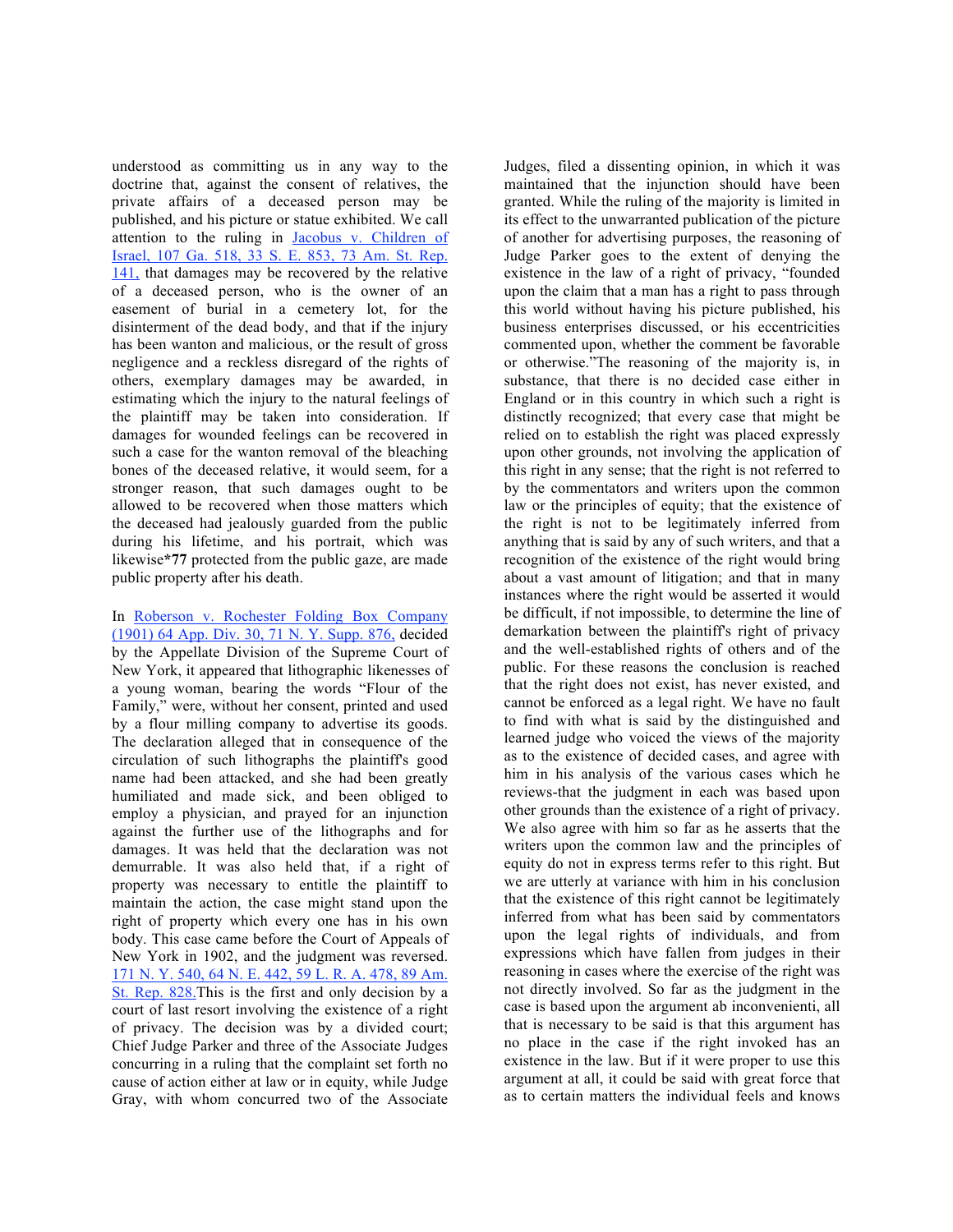that he has a right to exercise the liberty of privacy, and that he has a right to resent any invasion of this liberty, and, if the law will not protect him against invasion, the individual will, to protect himself and those to whom he owes protection, use those weapons with which nature has provided him, as well as those which the ingenuity of man has placed within his reach. Thus the peace and good order of society would be disturbed by each individual becoming a law unto himself to determine when and under what circumstances he should avenge the outrage which has been perpetrated upon him or a member of his family. The true lawyer, when called to the discharge of judicial functions, has in all times, as a general rule, displayed remarkable conservatism; and, wherever it was legally possible to base a judgment upon principles which had been recognized by a long course of judicial decision, this has been done, in preference to applying a principle which might be considered novel. It was for this reason that the numerous cases both in England and in this country which really protected the right of privacy were not placed upon the existence of this right, but were allowed to rest upon principles derived from the law of property, trust, and contract. Any candid mind will, however, be compelled to concede that, in order to give relief in many of those cases, it required a severe strain to bring them within the recognized rules which were sought to be applied. The desire to avoid the novelty of recognizing a principle which **\*78** had not been theretofore recognized was avoided in such cases by the novelty of straining a wellrecognized principle to cover a state of facts to which it had never before been applied. This conservatism of the judiciary has sometimes unconsciously led judges to the conclusion that, because the case was novel, the right claimed did not exist. With all due respect to Chief Judge Parker and his associates who concurred with him, we think the conclusion reached by them was the result of an unconscious yielding to the feeling of conservatism which naturally arises in the mind of a judge who faces a proposition which is novel. The valuable influence upon society and upon the welfare of the public of the conservatism of the lawyer, whether at the bar or upon the bench, cannot be overestimated; but this conservatism should not go to the extent of refusing to recognize a right which the instincts of nature prove to exist, and which nothing in judicial decision, legal history, or writings upon the law can be called to demonstrate its nonexistence as a legal right.

We think that what should have been a proper

judgment in the Roberson Case was that contended for by Judge Gray in his dissenting opinion, from which we quote as follows:

"The right of privacy, or the right of the individual to be let alone, is a personal right, which is not without judicial recognition. It is the complement of the right to the immunity of one's person. The individual has always been entitled to be protected in the exclusive use and enjoyment of that which is his own. The common law regarded his person and property as inviolate, and he has the absolute right to be let alone. Cooley, Torts, p. 29. The principle is fundamental and essential in organized society that every one, in exercising a personal right and in the use of his property, shall respect the rights and properties of others. He must so conduct himself, in the enjoyment of the rights and privileges which belong to him as a member of society, as that he shall prejudice no one in the possession and enjoyment of those which are exclusively his. When, as here, there is an alleged invasion of some personal right or privilege, the absence of exact precedent, and the fact that early commentators upon the common law have no discussion upon the subject, are of no material importance in awarding equitable relief. That the exercise of the preventive power of a court of equity is demanded in a novel case is not a fatal objection."

"As I have suggested, that the exercise of this peculiar preventive power of a court of equity is not found in some precisely analogous case furnishes no valid objection at all to the assumption of jurisdiction, if the particular circumstances of the case show the performance or the threatened performance of an act by a defendant which is wrongful, because constituting an invasion, in some novel form, of a right to something which is or should be conceded to be the plaintiff's, and as to which the law provides no adequate remedy. It would be a justifiable exercise of power, whether the principle of interference be rested upon analogy to some established common-law principle, or whether it is one of natural justice."

"Instantaneous photography is a modern invention, and affords the means of securing a portraiture of an individual's face and form in invitum their owner. While, so far forth as it merely does that, although a species of aggression, I concede it to be an irremediable and irrepressible feature of the social evolution. But if it is to be permitted that the portraiture may be put to commercial or other uses for gain, by the publication of prints therefrom, then an act of invasion of the individual's privacy results, possibly more formidable and more painful in its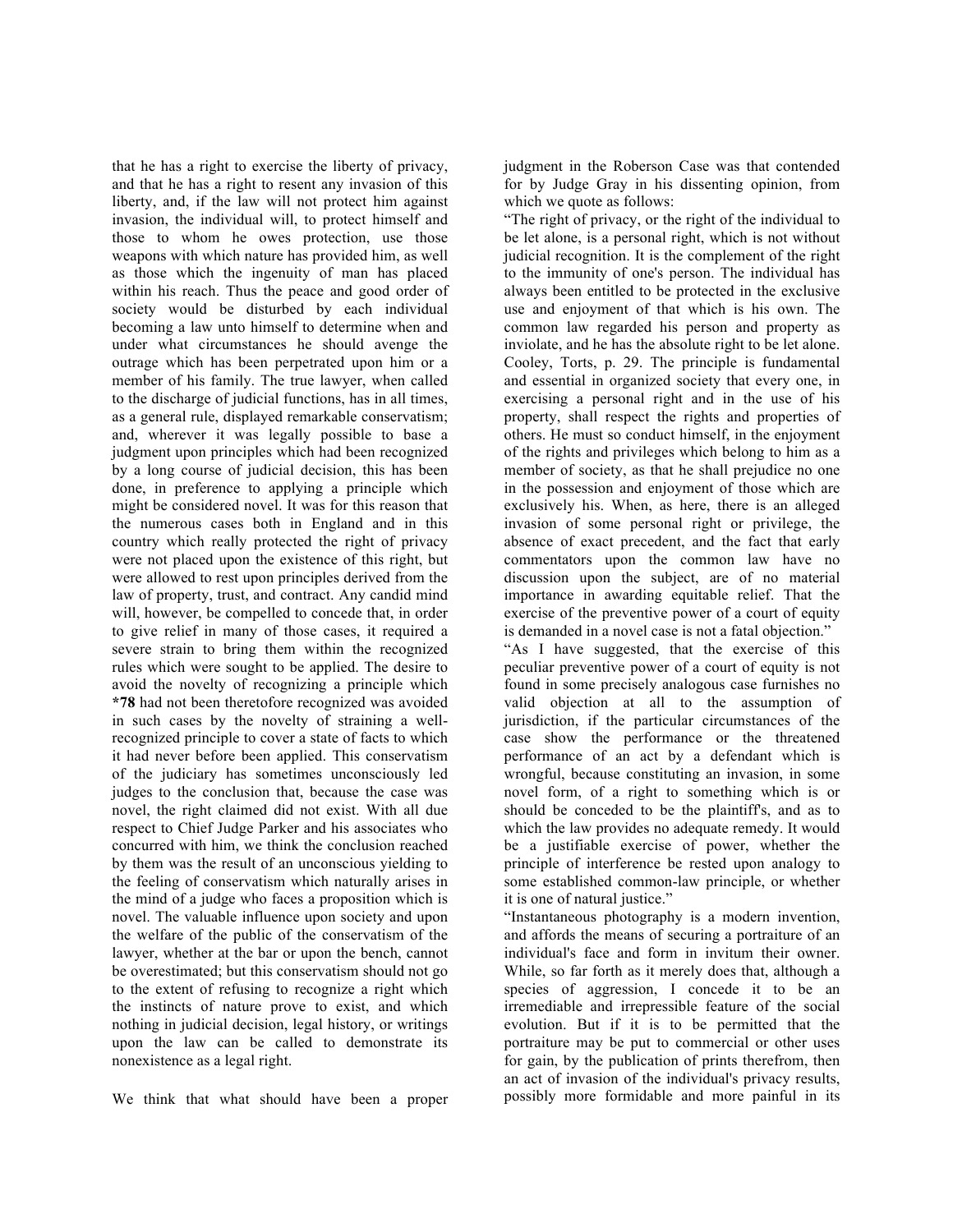consequences than an actual bodily assault might be. Security of person is as necessary as the security of property, and for that complete personal security which will result in the peaceful and wholesome enjoyment of one's privileges as a member of society there should be afforded protection, not only against the scandalous portraiture and display of one's features and person, but against the display and use thereof for another's commercial purposes or gain. The proposition is to me an inconceivable one that these defendants may unauthorizedly use the likeness of this young woman upon their advertisement as a method of attracting widespread public attention to their wares, and that she must submit to the mortifying notoriety, without right to invoke the exercise of the preventive power of a court of equity. Such a view, as it seems to me, must have been unduly influenced by a failure to find precedents in analogous cases, or some declaration by the great commentators upon the law of a common-law principle which would precisely apply to and govern the action, without taking into consideration that, in the existing state of society, new conditions affecting the relations of persons demand the broader extension of those legal principles which underlie the immunity of one's person from attack. I think that such a view is unduly restricted, too, by a search for some property which has been invaded by the defendants' acts. Property is not necessarily the thing itself which is owned. It is the right of the owner in relation to it. The right to be protected in one's possession of a thing, or in one's privileges belonging to him as an individual, or secured to him as a member of the commonwealth, is property, and, as such, entitled to the protection of the law. The protective power of equity is not exercised upon the tangible thing, but upon the right to enjoy it, and so it is called forth for the protection of the right to that which is one's exclusive possession, as a property right. It seems to me that the principle **\*79** which is applicable is analogous to that upon which courts of equity have interfered to protect the right of privacy in cases of private writings, or of other unpublished products of the mind."

"I think that the plaintiff has the same property in the right to be protected against the use of her face for defendants' commercial purposes as she would have if they were publishing her literary compositions. The right would be conceded if she had sat for her photograph, but, if her face or her portraiture has a value, the value is hers exclusively until the use be granted away to the public. Any other principle of decision, in my opinion, is as repugnant to equity as

it is shocking to reason."

"The right to grant the injunction does not depend upon the existence of property which one has in some contractual form. It depends upon the existence of property in any right which belongs to a person."

"It would be, in my opinion, an extraordinary view, which, while conceding the right of a person to be protected against the unauthorized circulation of an unpublished lecture, letter, drawing, or other ideal property, yet would deny the same protection to a person whose portrait was unauthorizedly obtained and made use of for commercial purposes. The injury to the plaintiff is irreparable, because she cannot be wholly compensated in damages for the various consequences entailed by the defendants' acts. The only complete relief is an injunction restraining their continuance. Whether, as incidental to that equitable relief, she should be able to recover only nominal damages, is not material, for the issuance of the injunction does not, in such a case, depend upon the amount of the damages, in dollars and cents."

The effect of the reasoning of the learned judge whose words have just been quoted is to establish conclusively the correctness of the conclusion which we have reached, and we prefer to adopt as our own his reasoning, in his own words, rather than to paraphrase them into our own.

The decision of the Court of Appeals of New York in the Roberson Case gave rise to numerous articles in the different law magazines of high standing in the country-some by the editors and others by contributors. In some the conclusion of the majority of the court was approved, in others the views of the dissenting judges were commended, and in still others the case and similar cases were referred to as apparently establishing that the claim of the majority was correct, but regret was expressed that the necessity was such that the courts could not recognize the right asserted. An editorial in the American Law Review (volume 36, p. 636) said: "The decision under review shocks and wounds the ordinary sense of justice of mankind. We have heard it alluded to only in terms of regret."There were also articles referring to other cases cited which deal with the question as to the existence of a right of privacy. See 36 Am. Law Rev. 614, 634; 34 Am. Law Reg. (N. S.) 134; 41 Id. 669; 1 Col. Law Rev. 491; 2 Id. 437;44 Alb. Law J. 428;55 Cent. L. J. 123;57 Id. 361.See, also, North American Review (September, 1902) 361; 22 Am. & Eng. Enc. Law (2d Ed.) 1311; note to Roberson v. Box Co. (N. Y.) 89 Am. St. Rep.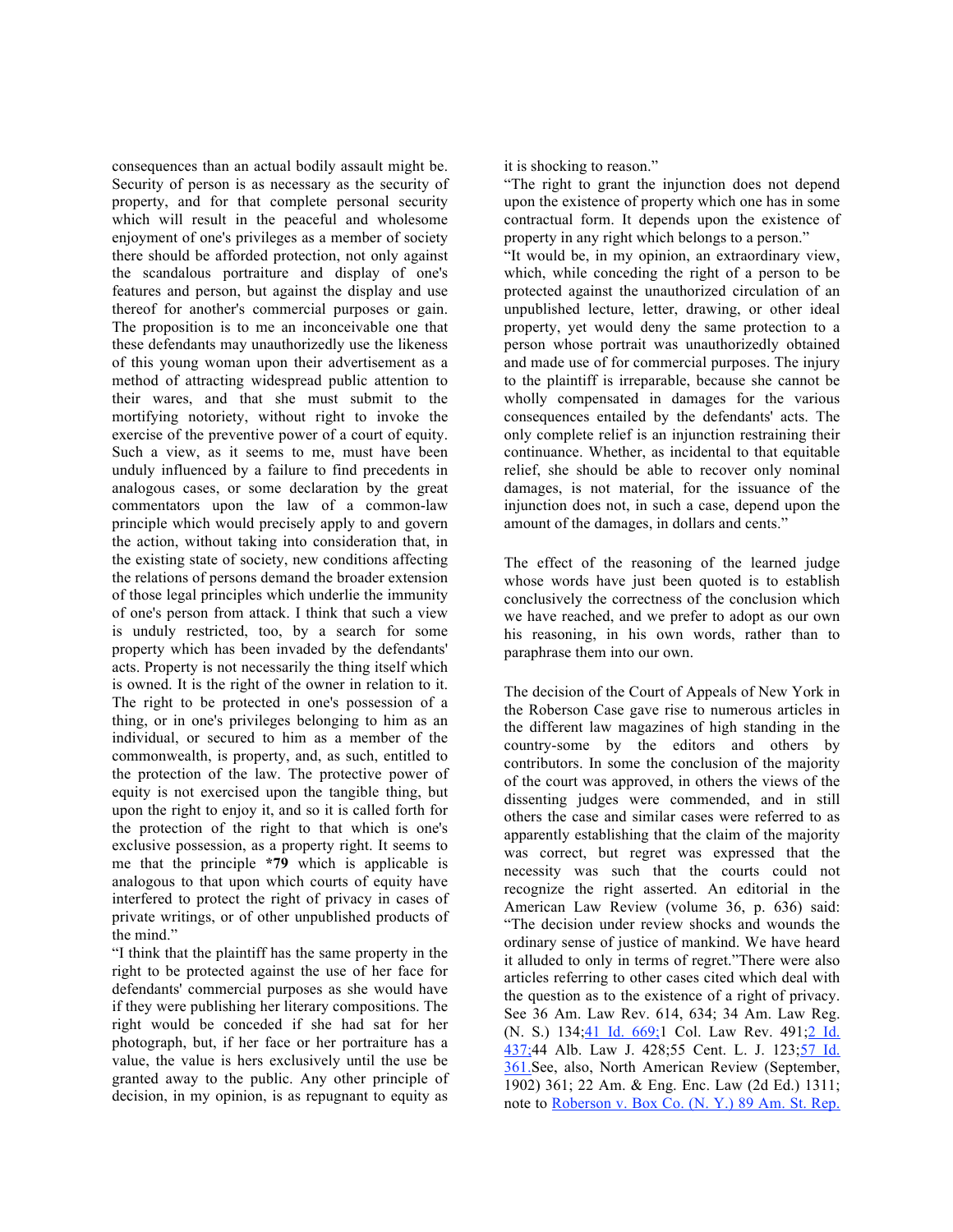844; note to Corliss v. Walker (Mass.) 31 L. R. A. 283.Articles on the subject of the right of privacy have also appeared in 12 Yale L. J. 35, 24 Nat. Corp. Rep. 709, 25 Nat. Corp. Rep. 183, 415, 6 Law Notes, 79, and Case and Comment, 36 Chicago L. N. 126 (July, 1902); but these articles were not accessible to us at the time this opinion was written.

As we have already said, cases may arise where it is difficult to determine on which side of the line of demarkation which separates the right of privacy from the well-established rights of others they are to be found; but we have little difficulty in arriving at the conclusion that the present case is one in which it has been established that the right of privacy has been invaded, and invaded by one who cannot claim exemption under the constitutional guaranties of freedom of speech and of the press. The form and features of the plaintiff are his own. The defendant insurance company and its agent had no more authority to display them in public for the purpose of advertising the business in which they were engaged than they would have had to compel the plaintiff to place himself upon exhibition for this purpose. The latter procedure would have been unauthorized and unjustifiable, as every one will admit, and the former was equally an invasion of the rights of his person. Nothing appears from which it is to be inferred that the plaintiff has waived his right to determine himself where his picture should be displayed in favor of the advertising right of the defendants. The mere fact that he is an artist does not of itself establish a waiver of this right, so that his picture might be used for advertising purposes. If he displayed in public his works as an artist, he would, of course, subject his works and his character as an artist, and possibly his character and conduct as a man, to such scrutiny and criticism as would be legitimate and proper to determine whether he was entitled to rank as an artist, and should be accorded recognition as such by the public. But it is by no means clear that even this would have authorized the publication of his picture. The constitutional right to speak and print does not necessarily carry with it the right to reproduce the form and features of man. The plaintiff was in no sense a public character, even if a different rule in regard to the publication of one's picture should be applied to such characters. It is not necessary in this case to hold-nor are we prepared to do so-that the **\*80** mere fact that a man has become what is called a public character, either by aspiring to public office, or by holding public office, or by exercising a profession which places him before the public, or by

engaging in a business which has necessarily a public nature, gives to every one the right to print and circulate his picture. To use the language of Hooker, J., in Atkinson v. Doherty, supra: "We are loath to believe that the man who makes himself useful to mankind surrenders any right to privacy thereby, or that, because he permits his picture to be published by one person and for one purpose, he is forever thereafter precluded from enjoying any of his rights."It may be that the aspirant for public office, or one in official position, impliedly consents that the public may gaze not only upon him, but upon his picture, but we are not prepared now to hold that even this is true. It would seem to us that even the President of the United States, in the lofty position which he occupies, has some rights in reference to matters of this kind which he does not forfeit by aspiring to or accepting the highest office within the gift of the people of the several states. While no person who has ever held this position, and probably no person who has ever held public office, has even objected or ever will object to the reproduction of his picture in reputable newspapers, magazines, and periodicals, still it cannot be that the mere fact that a man aspires to public office or holds public office subjects him to the humiliation and mortification of having his picture displayed in places where he would never go to be gazed upon, at times when and under circumstances where if he were personally present the sensibilities of his nature would be severely shocked. If one's picture may be used by another for advertising purposes, it may be reproduced and exhibited anywhere. If it may be used in a newspaper, it may be used on a poster or a placard. It may be posted upon the walls of private dwellings or upon the streets. It may ornament the bar of the saloon keeper or decorate the walls of a brothel. By becoming a member of society, neither man nor woman can be presumed to have consented to such uses of the impression of their faces and features upon paper or upon canvas. The conclusion reached by us seems to be so thoroughly in accord with natural justice, with the principles of the law of every civilized nation, and especially with the elastic principles of the common law, and so thoroughly in harmony with those principles as molded under the influence of American institutions, that it seems strange to us that not only four of the judges of one of the most distinguished and learned courts of the Union, but also lawyers of learning and ability, have found an insurmountable stumbling block in the path that leads to a recognition of the right which would give to persons like the plaintiff in this case and the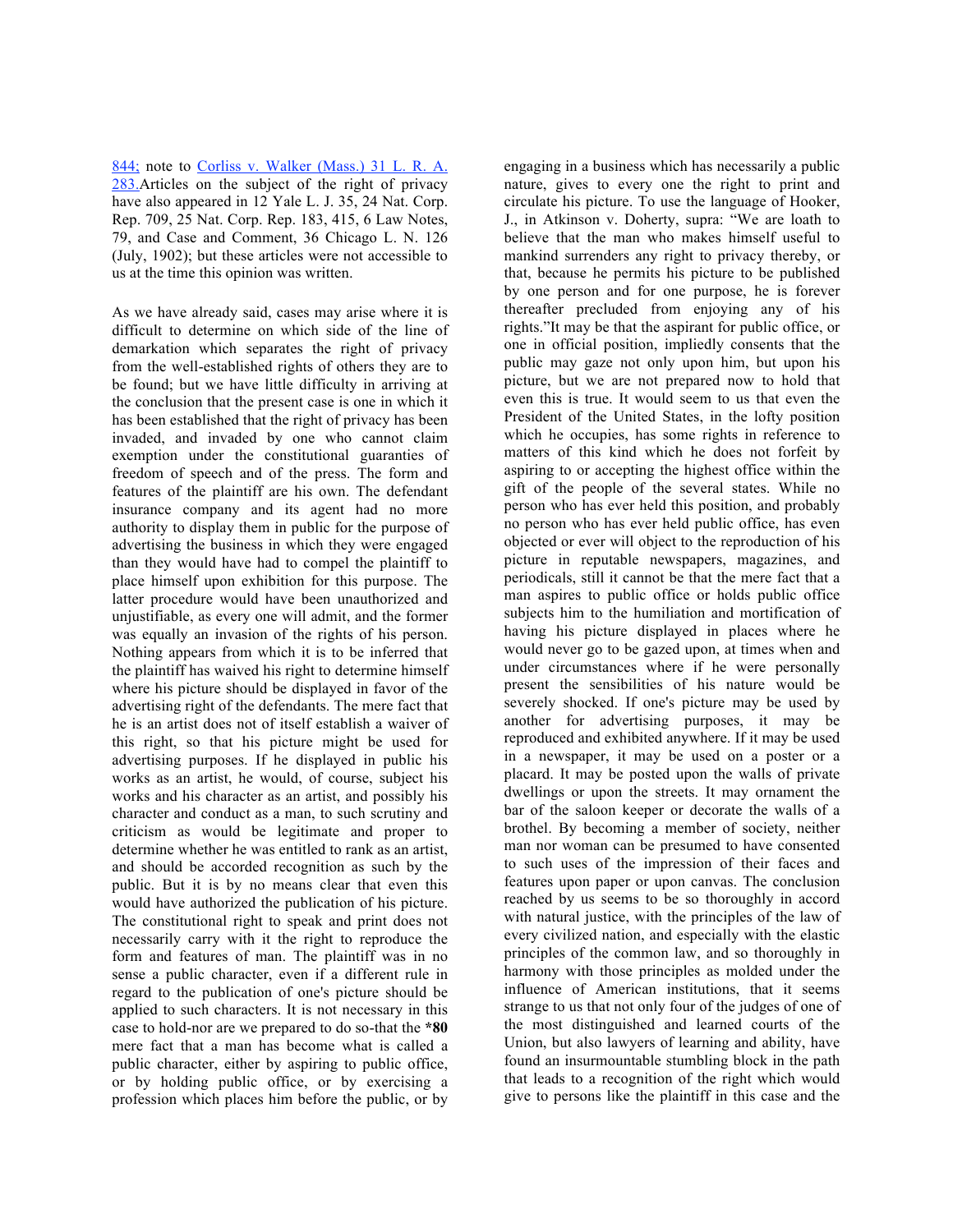young woman in the Roberson Case redress for the legal wrong, or what is by some of the law writers called the outrage, perpetrated by the unauthorized use of their pictures for advertising purposes.

What we have ruled cannot be in any sense construed as an abridgment of the liberty of speech and of the press as guarantied in the Constitution. Whether the reproduction of a likeness of another which is free from caricature can in any sense be declared to be an exercise of the right to publish one's sentiments, certain it is that one who merely for advertising purposes, and from mercenary motives, publishes the likeness of another without his consent, cannot be said, in so doing, to have exercised the right to publish his sentiments. The publication of a good likeness of another, accompanying a libelous article, would give a right of action. The publication of a caricature is generally, if not always, a libel. Whether the right to print a good likeness of another is an incident to a right to express one's sentiments in reference to a subject with which the person whose likeness is published is connected, is a question upon which we cannot, under the present record, make any authoritative decision; but it would seem that a holding that the publication of a likeness under such circumstances without the consent of the person whose likeness is published is allowable would be giving to the word ""sentiment" a very extended meaning. The use of a pen portrait might be allowable in some cases where the use of an actual portrait was not permissible. There is in the publication of one's picture for advertising purposes not the slightest semblance of an expression of an idea, a thought, or an opinion, within the meaning of the constitutional provision which guaranties to a person the right to publish his sentiments on any subject. Such conduct is not embraced within the liberty to print, but is a serious invasion of one's right of privacy, and may in many cases, according to the circumstances of the publication and the uses to which it is put, cause damages to flow which are irreparable in their nature. The knowledge that one's features and form are being used for such a purpose, and displayed in such places as such advertisements are often liable to be found, brings not only the person of an extremely sensitive nature, but even the individual of ordinary sensibility, to a realization that his liberty has been taken away from him; and, as long as the advertiser uses him for these purposes, he cannot be otherwise than conscious of the fact that he is for the time being under the control of another, that he is no longer free, and that he is in reality a slave,

without hope of freedom, held to service by a merciless master; and if a man of true instincts. or even of ordinary sensibilities, no one can be more conscious of his enthrallment than he is.

So thoroughly satisfied are we that the law **\*81** recognizes, within proper limits, as a legal right, the right of privacy, and that the publication of one's picture without his consent by another as an advertisement, for the mere purpose of increasing the profits and gains of the advertiser, is an invasion of this right, that we venture to predict that the day will come that the American bar will marvel that a contrary view was ever entertained by judges of eminence and ability, just as in the present day we stand amazed that Lord Coke should have combated with all the force of his vigorous nature the proposition that the court of chancery had jurisdiction to entertain an application for injunction to restrain the enforcement of a common-law judgment which had been obtained by fraud, and that Lord Hale, with perfect composure of manner and complete satisfaction of soul, imposed the death penalty for witchcraft upon ignorant and harmless women.

13-15. It is now to be determined whether what may be called the first count in the petition set forth a cause of action for libel, as against a general demurrer. The publication did not mention the plaintiff's name, but it did contain a likeness of him that his friends and acquaintances would readily recognize as his, and the words of the publication printed under the likeness were put into the mouth of him whose likeness was published. It was, so far as his friends and acquaintances were concerned, the same as if his name had been signed to the printed words. In these words he was made to say, in effect, that he had secured insurance with the defendant company; that on this account his family were protected, and he was receiving an income from an annual dividend on paid-up policies. These words are harmless in themselves. Standing alone, they contain nothing, and carry no inference of anything that is disgraceful, to be ashamed of, or calculated to bring one into reproach. When, in an action for libel, the words declared on are harmless in themselves, and the petition alleges no extrinsic fact which would show that the words might be taken in other than their ordinary sense, a cause of action for a libel is not sufficiently set forth. Stewart v. Wilson, 23 Minn. 449.If, in the light of extrinsic facts, words apparently harmless are such as to convey to the mind of the reader who is acquainted with the extrinsic facts a